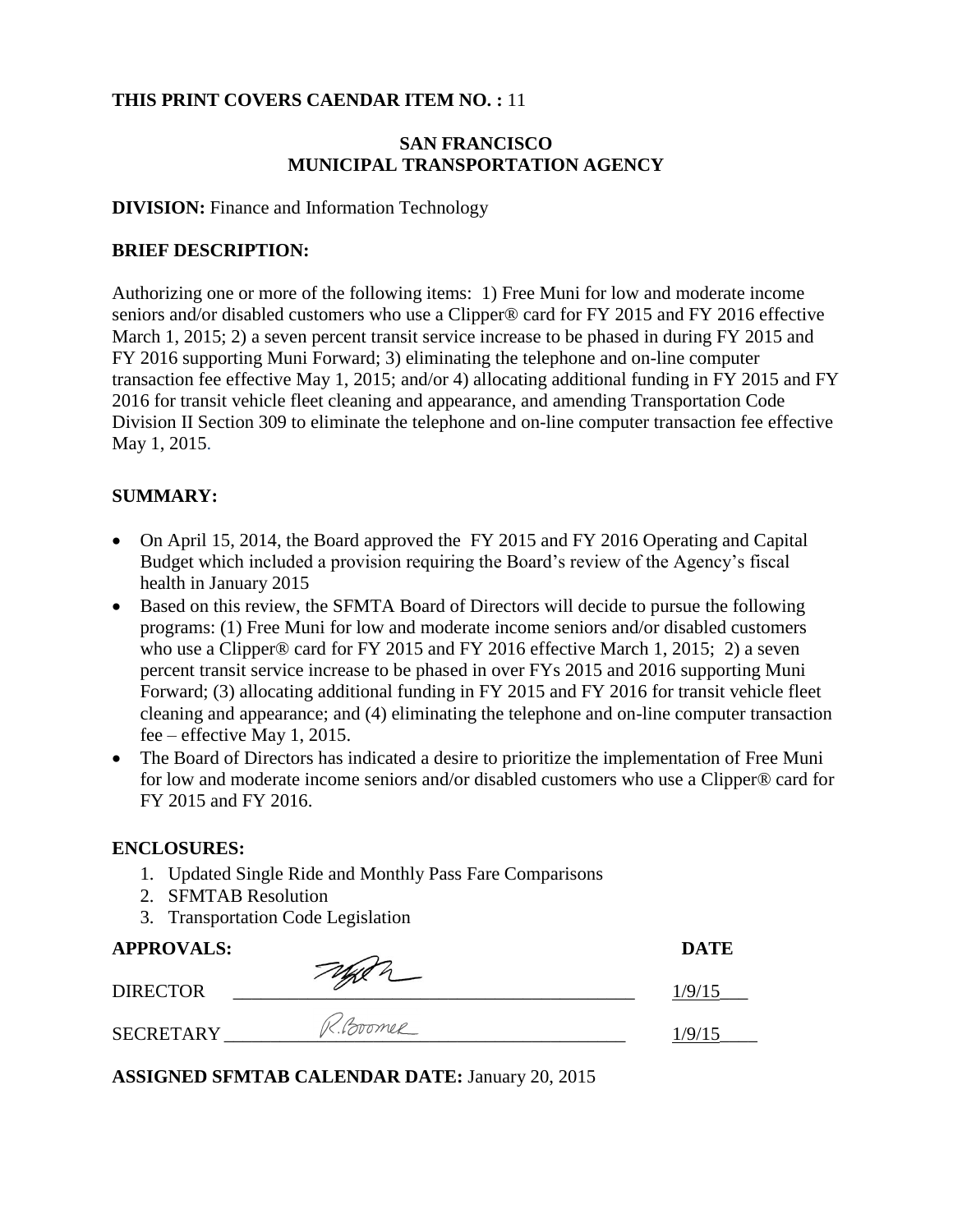# **PURPOSE**

Review of the Agency's fiscal health as of January 2015 and concurrence that SFMTA's fiscal condition supports authorizing one or more of the following items: 1) Free Muni for low and moderate income seniors and/or disabled customers who use a Clipper® card for FY 2015 and FY 2016 effective March 1, 2015; 2) a seven percent transit service increase to be phased in during FY 2015 and FY 2016 supporting Muni Forward; 3) eliminating the telephone and on-line computer transaction fee effective May 1, 2015; and/or 4) allocating additional funding in FY 2015 and FY 2016 for transit vehicle fleet cleaning and appearance, and eliminating the telephone and on-line computer transaction fee by amending the Transportation Code effective May 1, 2015.

# **GOAL**

This item supports all of the Strategic Plan Goals.

- Create a safer transportation experience for everyone
- Make transit, walking, bicycling, taxi, ridesharing and carsharing the most attractive and preferred means of travel
- Improve the environment and quality of life in San Francisco
- Create a workplace that delivers outstanding service

# **DESCRIPTION**

#### *Background*

On April 15, 2014, the SFMTA Board of Directors approved the SFMTA's FY 2015 and FY 2016 Operating and Capital Budget which included a provision requiring the Board's review of the Agency's fiscal health in January 2015 to confirm the Agency's ability to financially support four proposed budget items. Those items include:

1) Free Muni for low and moderate income seniors and/or disabled customers who use a Clipper® card for FY 2015 and FY 2016 effective March 1, 2015;

2) A seven percent transit service increase to be phased in during FY 2015 and FY 2016 supporting Muni Forward;

3) Eliminating the telephone and on-line computer transaction fee effective May 1, 2015; and/or

4) Allocating additional funding for transit vehicle fleet cleaning and appearance, and eliminating the telephone and on-line computer transaction fee

The contingent approval was made due to uncertainty surrounding a number of factors, including: (1) the unknown impact of labor negotiations which were underway when the FY 2015 and FY 2016 Operating and Capital Budgets were being discussed(2) the continued health of the City's general fund and local economy; (3) the impact of the November 2014 election; and, (4) the status of state and federal transportation funding.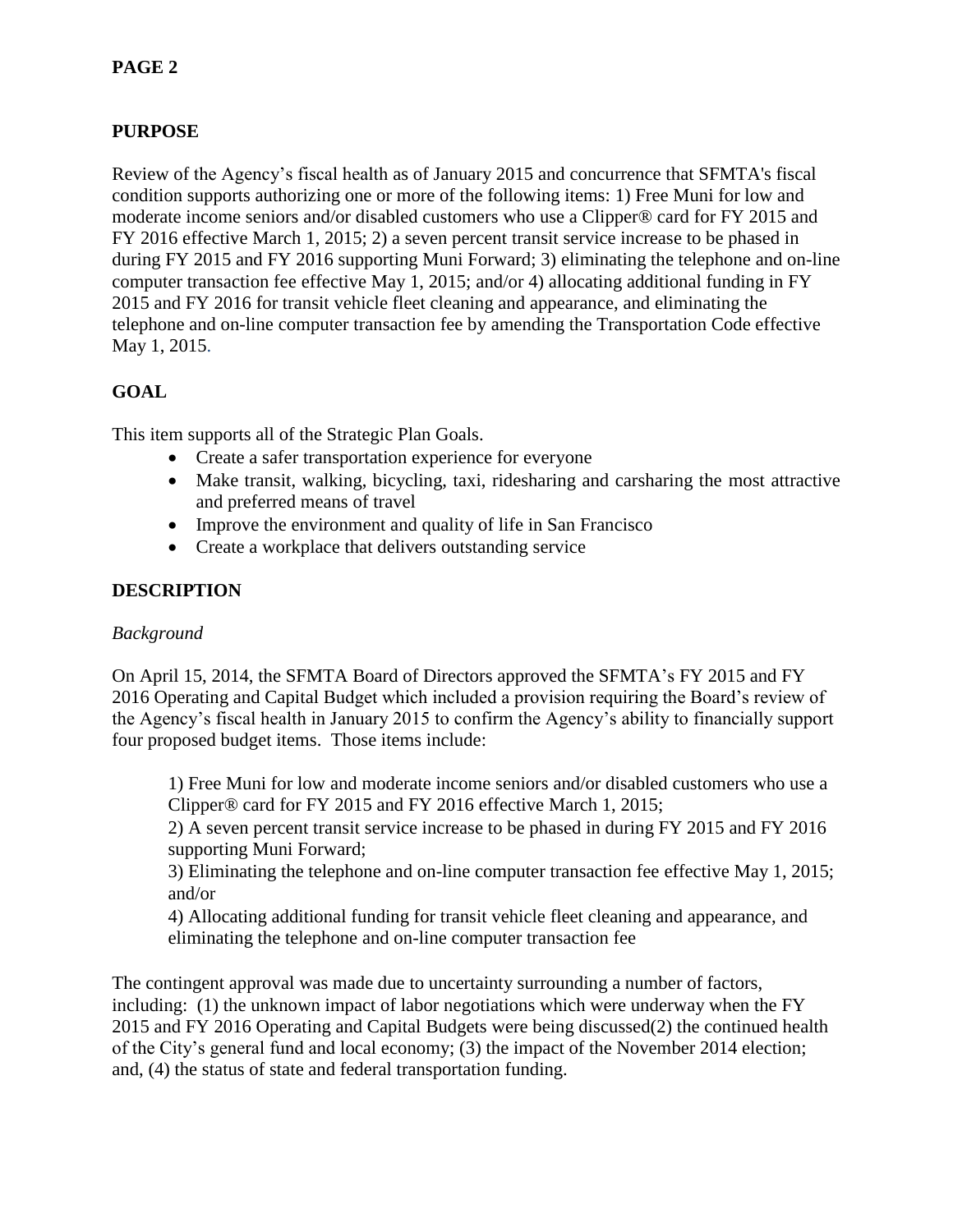## **PAGE 3**

At that time, the Board also declared potential implementation dates for each of the four items. Since then three of these dates have changed as follows:

(1) The original implementation date for the Free Muni for low and moderate income seniors and/or disabled customers who use a Clipper® card was June 1, 2015. However, upon approval of the budget, the SFMTA Board indicated a desire to implement this program as soon as possible, therefore, the proposed implementation date has moved forward to March 1, 2015.

Should the Board affirm the expansion of the Free Muni program to include low and moderate income seniors and customers with disabilities, applications will be available for download on the SFMTA website or at the SFMTA Customer Service Center by February 1, 2014. Customers will also be able to request, through 311 or online, to have an application mailed to them. Customers with current Regional Transit Connection (RTC) (customers with disabilities) or Senior Clipper® cards will be able to submit their application online. Applications will be processed and passes loaded onto existing cards or new cards processed (Seniors only) and mailed within four to six weeks of receipt of an application. Staff will work with stakeholder groups to develop an outreach strategy to ensure maximum participation.

- (2) The original implementation date for eliminating the telephone and on-line computer transaction fee was April 1, 2015. Given the technical changes required to implement this, 30 additional days are required. Therefore the proposed implementation date has moved to May 1, 2015. An amendment to the Transportation Code is also necessary to update the code with the new effective date.
- (3) The original implementation date for the 7% transit service increase was July 1, 2015. Our current schedule, including the 3% transit service increase approved in the FY 2015 budget, would increase transit service approximately 1.5% in January 2015, 2.5% in April 2015, and the remaining 6% increase delivered in two to three increments by Spring 2016. This service increase is in line with the overall 12% TEP service increase the Board approved in 2014, 10% of which is included in the FY 2015 and FY 2016 Operating Budget and the remaining 2% projected to be included in the SFMTA's next two year budget.

Based on this review, the SFMTA Board of Directors will decide to pursue none, one, or more of these programs for FY 2015 and FY 2016: (1) providing Free Muni for low and moderate income seniors and/or disabled customers who use a Clipper® card – March 1, 2015; (2) a seven percent transit service increase supporting Muni Forward to be phased in during FY 2015 and 2016; (3) additional funding in FY 2015 and for FY 2016 for transit vehicle fleet cleaning and appearance – April 1, 2015; and (4) eliminating the telephone and on-line computer transaction fee – May 1, 2015.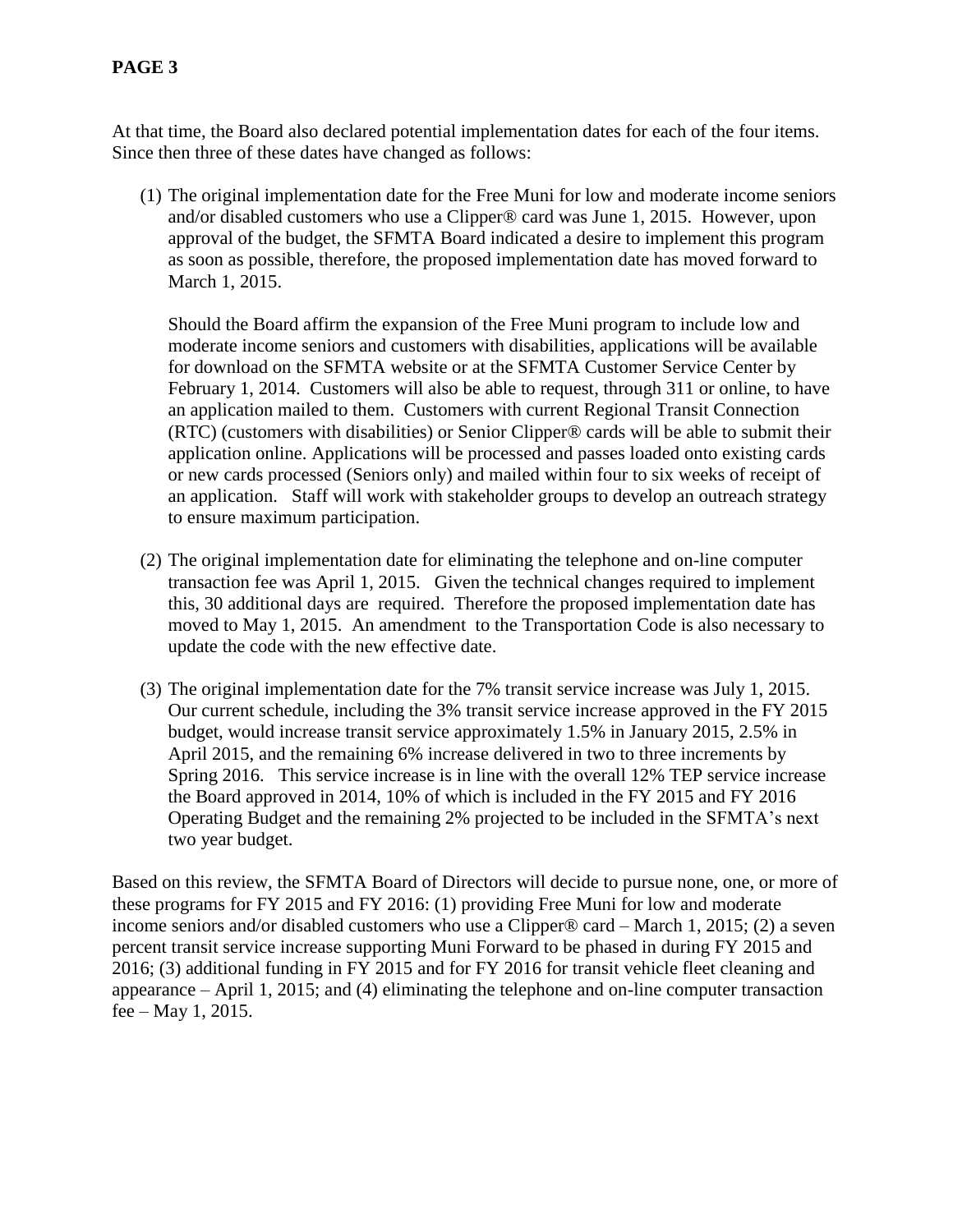# **PAGE 4**

### *Updated Single Ride and Monthly Pass Fare Comparisons*

Enclosure 1 includes an updated summary of single ride and monthly pass discounts currently provided to Seniors, Youth and Customers with Disabilities. The information was gathered through a review of fare information available on websites of 17 transit agencies, including the SFMTA. Due to the wide variety of fare structures found across agencies, where agencies charge zone, express, peak/off-peak and other fare differentials, the lowest base fare was utilized for the purpose of comparison. The survey only includes current fares in place at each of the 17 transit agencies.

In response to a specific question from the Board as to which transit agencies provide free fares, of the transit agencies surveyed, the Chicago Transit Authority is the only agency to provide free travel for qualifying disabled customers as required by Chicago State law. Southeastern Pennsylvania Transportation Authority and Metro Transit Authority of Harris County (Houston) provide free travel for Seniors. New York MTA and Washington Metro Area Transportation Authority offer limited free travel for students to and from school.

#### *Fiscal Review*

Given that nine months have passed since SFMTA Board approved the FY 2015 and FY 2016 Operating and Capital budgets, there is additional information the Board can consider before deciding to pursue the items:

- 1. Labor Negotiations The negotiations with the majority of labor unions have been concluded and the final fiscal impacts of the new agreements are able to be accommodated within the current FY 2015 and FY 2016 Operating and Capital Budgets.
- 2. Local Economy The local economy continues to be strong and the City Controller is projecting greater General Fund revenues than originally projected for FY 2015 which will result in an increased General Fund Baseline transfer to the SFMTA. The General Fund Baseline was also higher than projected in FY 2014 which resulted in an increase to the fund balance.
- 3. November Election On November 4, 2014, voters approved a \$500 million general obligation bond and a Charter change that will increase the SFMTA general fund setaside tied to the City's population increase. These funds will assist in addressing our significant capital needs.
- 4. State and Federal Funding State funding for transportation in FY 2015 remains relatively unchanged but there are positive indications that Cap and Trade funds may be available for transportation needs in FY 2016. Federal funding has remained unchanged, but more tenuous due to ongoing resolutions to extend annual budget appropriations and the lack of a new transportation authorization bill.
- 5. Additional Fiscal News The SFMTA recently received rating upgrades from two rating agencies. Several factors contributed to this upgrade and one of the main factors was the reserve policy which requires the Agency to set aside 10% of the annual operating budget in reserve, and the fact that by the end of FY 2014 the reserve was in excess of the 10% threshold.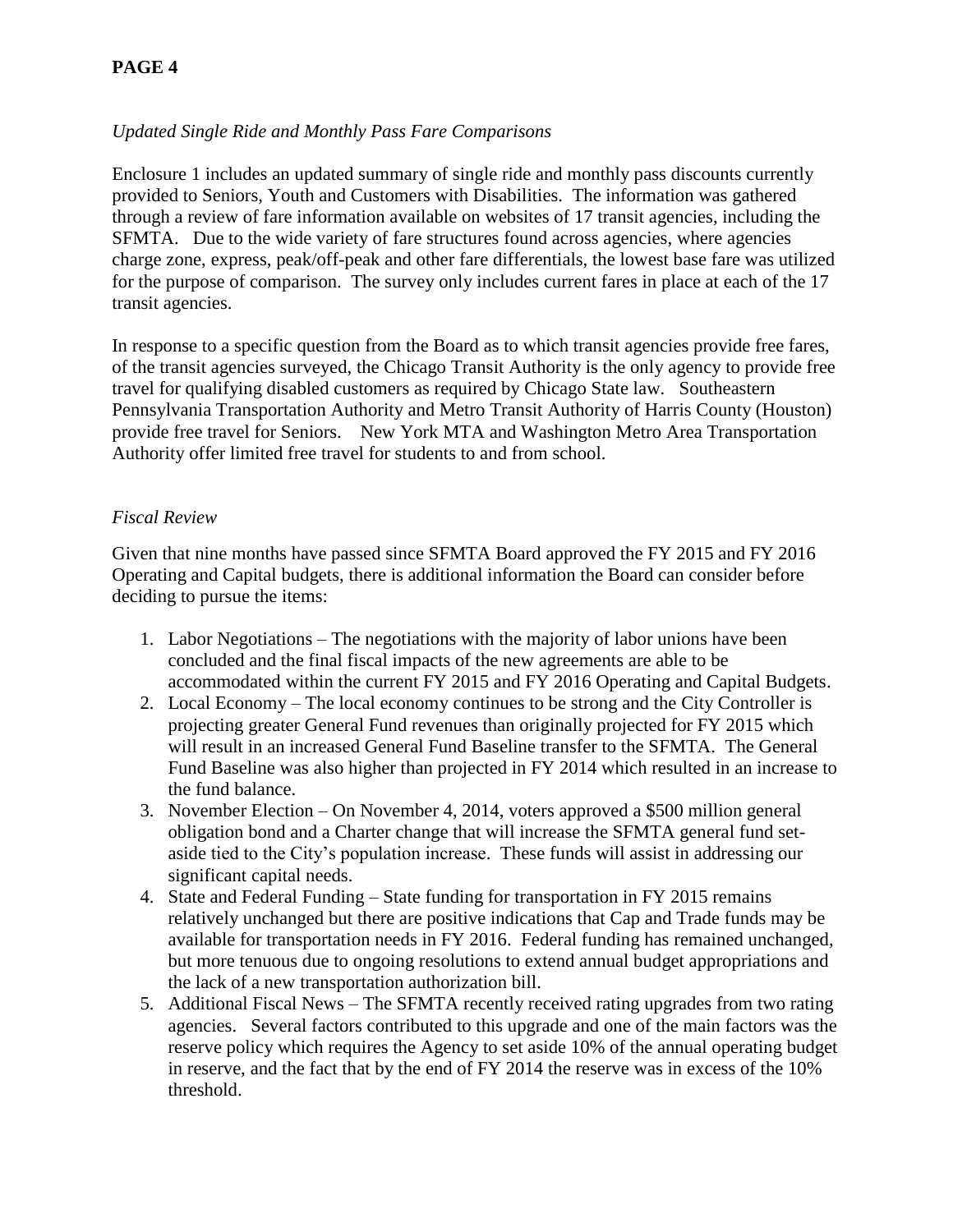The tables below summarize the SFMTA's FY 2015 and FY 2016 Revised Operating Budgets and FY 2015 results to date through November 2014. The FY 2015 and FY 2016 Operating Budgets include the financial impact of the four items under the Board's consideration for approval.

Based on the actual financial results through November 2015, the projections for FY 2015 indicate that revenues are expected to exceed budget by over \$10 million and expenditures will be at the budgeted amount.

| <b>Revised Operating Budget (\$ millions)</b> | <b>FY 2015</b> | <b>FY 2015</b><br><b>Projections</b> | <b>FY 2016</b> |
|-----------------------------------------------|----------------|--------------------------------------|----------------|
| <b>Revenues</b>                               | 945.2          | $955.2 +$                            | 963.2          |
| <b>Expenditures</b>                           | 945.2          | 945.2                                | 963.2          |
| <b>Revenues Less Expenditures</b>             |                | $10.0 +$                             |                |

*SUMMARY (\$ million)*

# *REVENUES (\$ million)*

| <b>Revenue Category</b>                               | <b>FY 2015</b><br><b>Revised</b><br><b>Budget</b> | <b>FY 2015</b><br>Projection | <b>FY 2016</b><br><b>Revised</b><br><b>Budget</b> |
|-------------------------------------------------------|---------------------------------------------------|------------------------------|---------------------------------------------------|
| <b>Transit Fares</b>                                  | 204.1                                             | 206.1                        | 204.2                                             |
| <b>Operating Grants</b>                               | 128.6                                             | 131.6                        | 132.0                                             |
| Parking and Traffic Fees and Fines                    | 284.8                                             | 288.3                        | 290.0                                             |
| Other (Advertising, Interest, Taxi, and Service Fees) | 43.1                                              | 39.1                         | 42.8                                              |
| <b>General Fund Transfer</b>                          | 247.9                                             | 253.4                        | 256.0                                             |
| Use of Available Fund Balance                         | 20.0                                              | 20.0                         | 20.0                                              |
| <b>Subtotal Operating Revenues</b>                    | 928.5                                             | $938.5 +$                    | 945.0                                             |
| <b>Capital Projects</b>                               | 16.7                                              | 16.7                         | 18.2                                              |
| <b>Total</b>                                          | 928.5                                             | $955.2 +$                    | 963.2                                             |

#### *EXPENDITURES (\$ million)*

| <b>Expenditure Category</b>                    | <b>FY 2015</b><br><b>Revised</b><br><b>Budget</b> | <b>FY 2015</b><br><b>Projection</b> * | FY 2016<br><b>Revised</b><br><b>Budget</b> |
|------------------------------------------------|---------------------------------------------------|---------------------------------------|--------------------------------------------|
| Salaries & Benefits                            | 576.6                                             | 577.3                                 | 600.0                                      |
| Contracts and Other Services *                 | 121.6                                             | 140.2                                 | 115.1                                      |
| Materials & Supplies *                         | 76.9                                              | 90.3                                  | 78.3                                       |
| Equipment & Maintenance *                      | 13.5                                              | 37.4                                  | 14.5                                       |
| Rent & Building                                | 7.0                                               | 7.0                                   | 6.8                                        |
| Insurance, Claims & Payments to Other Agencies | 65.1                                              | 64.4                                  | 62.5                                       |
| <b>Services from City Departments</b>          | 62.7                                              | 65.8                                  | 62.8                                       |
| <b>Subtotal Operating Expenditures</b>         | 923.4                                             | 982.4                                 | 940.0                                      |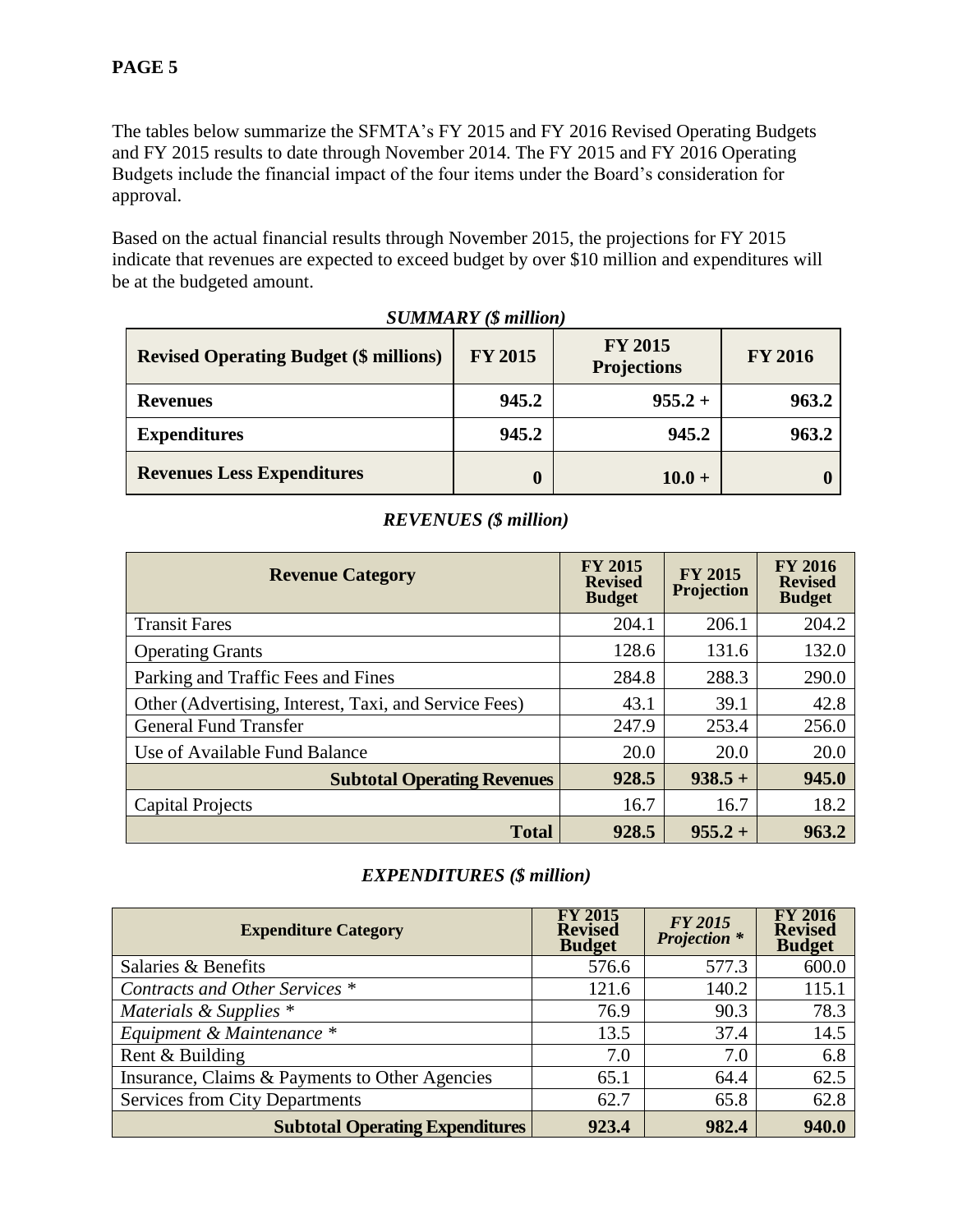| Capital Projects | 41.0  | 24.4<br>$\sqrt{1}$ | $\mathcal{L}$<br>ے . ب |
|------------------|-------|--------------------|------------------------|
| <b>Total</b>     | 945.2 | 1,006.8            | 940.0                  |

*\*FY 2015 Projection includes \$61.8 million in encumbrance carryforward from prior year in Contracts and Other Services, Materials & Supplies and Equipment and Maintenance.* 

Since the foregoing information represents adequate fiscal health for the agency currently to move forward with the four contingency items, the Director of Transportation recommends that the SFMTA Board approve all four of the items.

#### **Published Notice**

Charter Section 16.112 requires published notice and a hearing before the SFMTA may institute or change any fare, fee, schedule of rates or charges which affect the public. The Board's Rules of Order require that the advertisement run for at least five days and not less than fifteen days prior to the public hearing. In compliance with both Charter Section 16.112 and the Board's Rules of Order, advertisements were placed in the City's official newspaper, the San Francisco Chronicle, to provide published notice of the change in the implementation dates for Free Muni for low and moderate income seniors and/or disabled customers who use a Clipper® card, the seven percent transit service increase, and the elimination of the on-line payment and telephone transaction fee for the January 20, 2015 meeting. The advertisements ran in the San Francisco Chronicle starting on December 29, 2014, for five consecutive days.

#### **Transportation Code**

Since the Transportation Code legislation the Board approved on April 14, 2015, indicated an effective date of April 1, 2015, the code must be updated to reflect the new implementation date of May 1, 2015, for the elimination of the on-line payment and telephone transaction fee.

#### **ALTERNATIVES CONSIDERED**

The alternative is not to approve one or more of the items based on the Board's fiscal review.

#### **FUNDING IMPACT**

The financial impact of the above four items are already included in the approved FY 2015 and FY 2016 Operating and Capital Budget is summarized in the table below.

| <b>Expenditure Category</b>                                                                                                                                    | <b>FY 2015</b><br><b>Revised</b><br><b>Budget</b> | <b>FY 2016</b><br><b>Revised</b><br><b>Budget</b> |
|----------------------------------------------------------------------------------------------------------------------------------------------------------------|---------------------------------------------------|---------------------------------------------------|
| Seven Percent Increase in Transit Service (phased in over FY<br>2015 and FY 2016)                                                                              | 11.1                                              | 42.                                               |
| Free Muni for low and moderate income seniors and/or disabled<br>customers who use a Clipper® card (assume 50% meet<br>qualification) (effective March1, 2015) | 1.5                                               | 4.5                                               |

#### *FINANCIAL IMPACT OF ITEMS UNDER CONSIDERATION (\$ million)*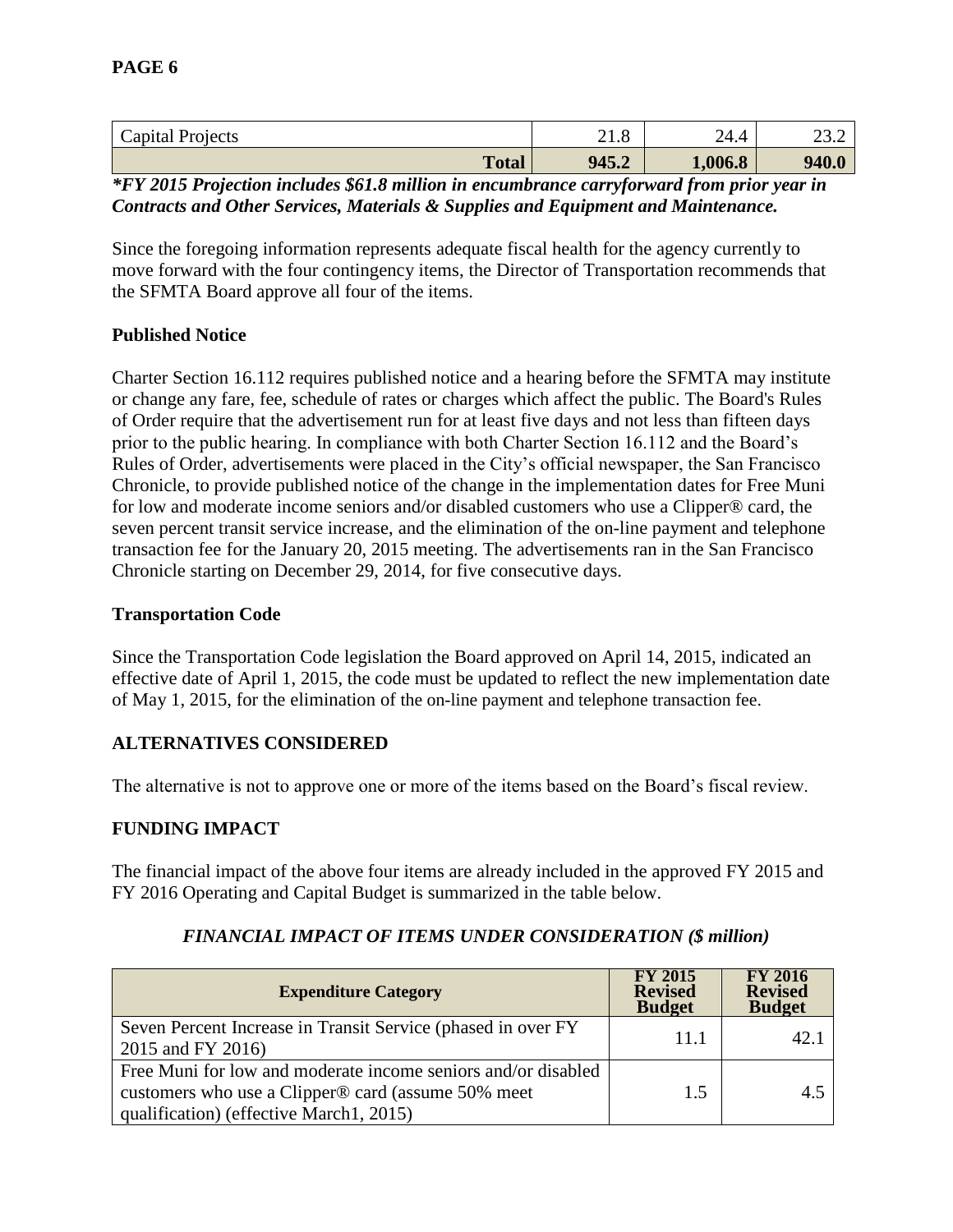| Eliminate Telephone and On-Line Computer Customer Service<br>Transaction Fee (effective May 1, 2015) | 0.1 |  |
|------------------------------------------------------------------------------------------------------|-----|--|
| Additional funding for transit vehicle fleet cleaning and<br>appearance (effective April 1, 2015)    | 0.6 |  |

# **OTHER APPROVALS RECEIVED OR STILL REQUIRED**

#### **Environmental Review**

Review of the Agency's fiscal health was included as part of SFMTA's FY 2015 and 2016 Operating and Capital Budget, approved on April 15, 2014, and determined to be statutorily exempt from further review under the California Environmental Quality Act pursuant to California Public Resources Code section 21080(b)(8). At this time, the SFMTA is proposing a change in the implementation dates for Free Muni for low and moderate income seniors and/or disabled customers who use a Clipper® card, the seven percent transit service increase, and the elimination of the on-line payment and telephone transaction fee. After reviewing these changes, the Planning Department's Environmental Review Officer determined that these three minor modifications to the implementation dates were not substantial modifications under S.F. Administrative Code Chapter 31 section 31.08(i)(1).

The City Attorney's Office has reviewed this calendar item.

#### **RECOMMENDATION**

Based on a review of the Agency's fiscal health as of January 2015, the Director of Transportation recommends that the SFMTA Board of Directors approve the following items: 1) Free Muni for low and moderate income seniors and/or disabled customers who use a Clipper® card for FY 2015 and FY 2016 effective March 1, 2015; 2) a seven percent transit service increase to be phased in during FY 2015 and FY 2016 supporting Muni Forward 3) eliminating the telephone and on-line computer transaction fee effective May 1, 2015; and 4) allocating additional funding in FY 2015 and FY 2016 for transit vehicle fleet cleaning and appearance and amend Transportation Code Division II, Section 309 to eliminate the telephone and on-line computer transaction fee effective May 1, 2015.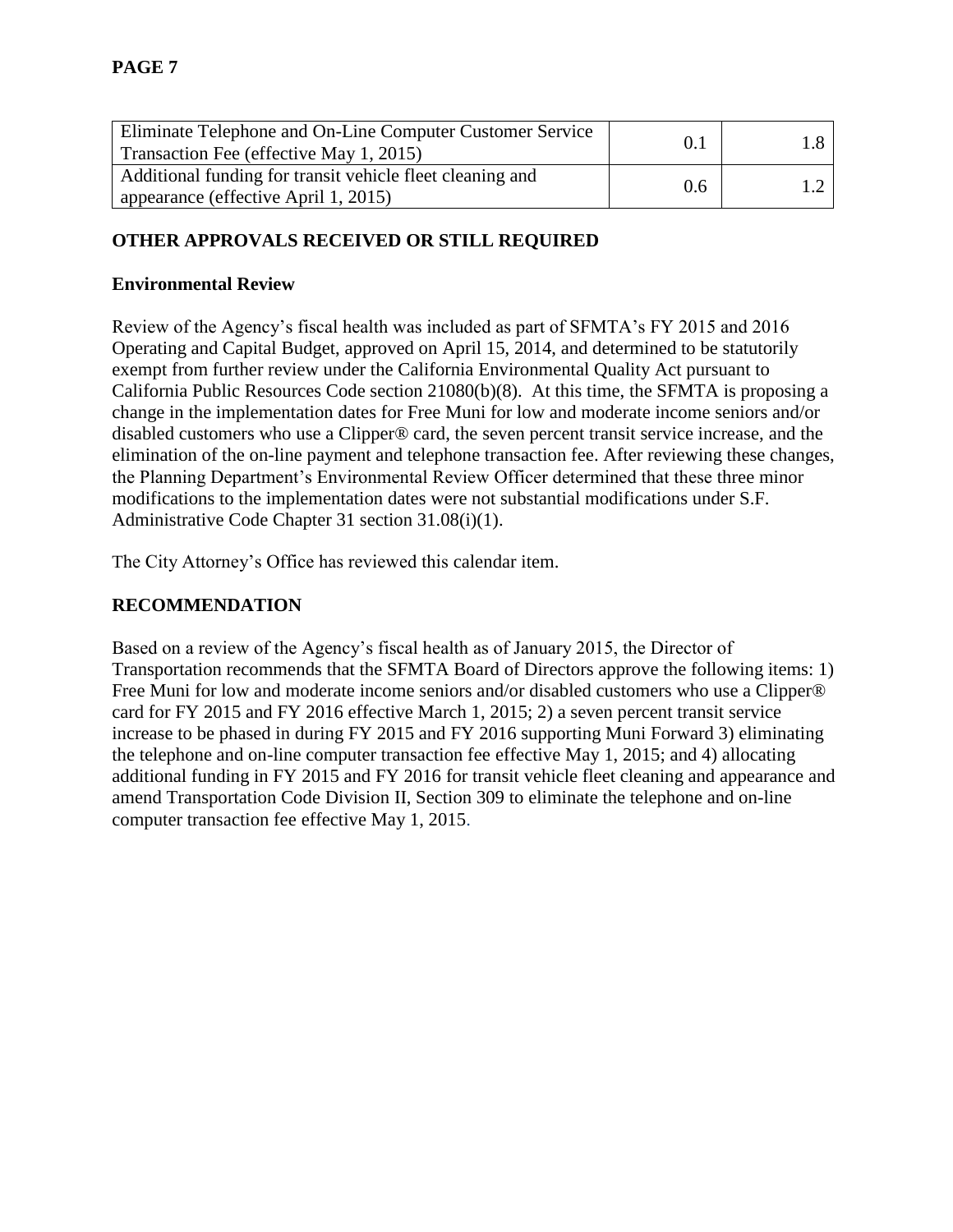| <b>Enclosure 1</b>                                            |  |
|---------------------------------------------------------------|--|
| <b>Single Ride and Monthly Pass Discount Fare Comparisons</b> |  |

| <b>Agency</b>                                                   | <b>Adult Fare</b>                                                                                                                                                                                                  | <b>Senior/Disabled Fare</b>                                                                                                                   | <b>Youth Fare</b>                                                                                                                                                                                                             |
|-----------------------------------------------------------------|--------------------------------------------------------------------------------------------------------------------------------------------------------------------------------------------------------------------|-----------------------------------------------------------------------------------------------------------------------------------------------|-------------------------------------------------------------------------------------------------------------------------------------------------------------------------------------------------------------------------------|
| <b>MTA New York City Transit</b>                                | Single Fare - \$2.50 (Metro                                                                                                                                                                                        | Single Fare - \$1.25 (50% off                                                                                                                 | - Up to three children 44 inches tall and under ride                                                                                                                                                                          |
| (City Subway & Bus)                                             | Card); \$2.75 (SingleRide<br>ticket) Monthly Pass - \$112                                                                                                                                                          | adult fare)Monthly Pass - Not<br>available                                                                                                    | free. - Additional children or those traveling alone<br>pay full fare. - K-12 students eligible for free or<br>reduced monthly pass depending on distance                                                                     |
|                                                                 |                                                                                                                                                                                                                    |                                                                                                                                               | between home and school. Valid only during<br>school travel hours.                                                                                                                                                            |
| <b>Chicago Transit Authority</b>                                | Single Fare - \$2.00 bus<br>(\$2.25 for contactless<br>bankcard/cash); \$2.25 "L"<br>trainMonthly Pass - \$100                                                                                                     | Single Fare (Seniors)-\$1.00<br>(bus); $$1.10$ ("L" train)Monthly<br>Pass (Seniors) - \$50- Disabled<br>customers ride free per State<br>law. | - Children under 7 ride free with a paid adult; 7-20<br>year olds. - \$0.75 student fare valid from 5:30am<br>to 8:30pm weekdays only. - No monthly pass<br>discount.                                                         |
| <b>Los Angeles County</b>                                       | Single Fare - \$1.75 Monthly                                                                                                                                                                                       | Single Fare - \$0.75 (peak); \$0.35                                                                                                           | Single Fare - \$1.00 (K-12)Monthly Pass - \$24                                                                                                                                                                                |
| <b>Metropolitan Transit</b>                                     | Pass - \$100                                                                                                                                                                                                       | (off-peak) Monthly Pass - \$20                                                                                                                |                                                                                                                                                                                                                               |
| Agency                                                          |                                                                                                                                                                                                                    |                                                                                                                                               |                                                                                                                                                                                                                               |
| <b>Washington Metro Area</b><br><b>Transportation Authority</b> | Single Fare $-$ \$1.75 (bus);<br>\$2.15 to $$5.90$ (rail - peak);<br>\$1.75 to \$3.60 (rail -off-peak)<br>Monthly Pass (rail) - \$237<br>unlimited7-Day Pass - \$36 to<br>\$59.25 depending on<br>zone/time of use | Single Fare - \$0.85 (bus); 50%<br>off peak fare (rail) Monthly Pass<br>- Not available                                                       | - No standard youth discount. - "DC One Student<br>Card" allows eligible DC students 5-22 years old<br>to ride buses free during morning and afternoon<br>weekdays. - \$30 Monthly pass available for use<br>on Bus or Metro. |
| Southeastern Pennsylvania                                       | Single Fare - \$2.25 Monthly                                                                                                                                                                                       | Single Fare - All Seniors ride                                                                                                                | - Up to two children under 5 traveling with an                                                                                                                                                                                |
| <b>Transportation Authority -</b>                               | Pass - \$91                                                                                                                                                                                                        | free; \$1.00 per trip for disabled                                                                                                            | adult are free.- Additional children or those                                                                                                                                                                                 |
| <b>City and Suburban Transit</b>                                |                                                                                                                                                                                                                    | customers Monthly Pass - Not<br>available                                                                                                     | traveling without an adult are full fare.                                                                                                                                                                                     |
| <b>San Francisco Municipal</b>                                  | Single Fare - \$2.25Monthly                                                                                                                                                                                        | Single Fare - \$0.75 Monthly                                                                                                                  | Single Fare - \$0.75Monthly Pass - \$23Free Muni                                                                                                                                                                              |
| <b>Transportation Agency</b>                                    | Pass - \$68                                                                                                                                                                                                        | Pass - \$23                                                                                                                                   | service for youth 5-18 at, or below, 100% Bay                                                                                                                                                                                 |
|                                                                 |                                                                                                                                                                                                                    |                                                                                                                                               | Area Median Income                                                                                                                                                                                                            |
| <b>Agency</b>                                                   | <b>Adult Fare</b>                                                                                                                                                                                                  | <b>Senior/Disabled Fare</b>                                                                                                                   | <b>Youth Fare</b>                                                                                                                                                                                                             |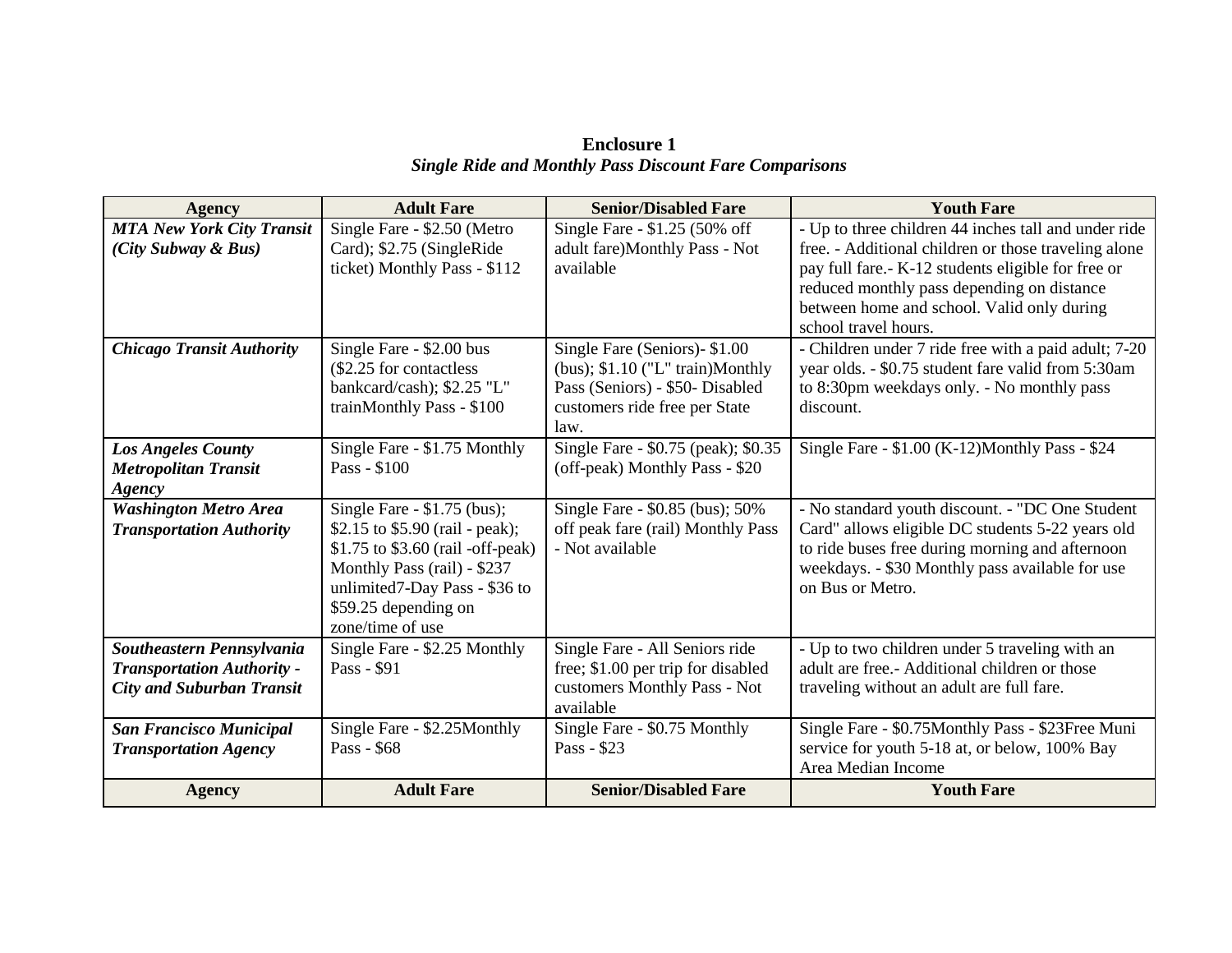| Metropolitan Atlanta Rapid<br><b>Transit Authority</b>                       | Single Fare - \$2.50Monthly<br>Pass - \$95                                                                                                 | Single Fare - \$1.00Monthly Pass<br>- Not available                                                 | - Two children under 46" ride free per adult. - Full<br>fare for all other children. - 10 trip books available<br>for \$14.40 through participating schools only for<br>K-12 students (travel to and from school only). |
|------------------------------------------------------------------------------|--------------------------------------------------------------------------------------------------------------------------------------------|-----------------------------------------------------------------------------------------------------|-------------------------------------------------------------------------------------------------------------------------------------------------------------------------------------------------------------------------|
| <b>King County Metro Transit</b><br>(Seattle)                                | Single Fare - \$2.25Monthly<br>Pass - Not available                                                                                        | Single Fare - \$0.75 Monthly<br>Pass - \$45 (Disabled customers<br>only)                            | Single Fare - \$1.25 Monthly Pass - Not<br>availableUp to four children 5 and under ride free                                                                                                                           |
| <b>Metro Transit Authority of</b><br><b>Harris County (Houston)</b>          | Single Fare - \$1.25Monthly<br>Pass - Not available- Daily<br>fare capped at \$3-5 free rides<br>for every 50 paid using<br>"Metro Q" card | Single Fare - \$0.60Monthly Pass<br>- Not available- Seniors 70 years<br>of age and older ride free | Single Fare - \$0.60Monthly Pass - Not available                                                                                                                                                                        |
| <b>Bay Area Rapid Transit</b><br><b>District</b>                             | Single Fare - \$1.85 to \$7.50                                                                                                             | 62.5% off adult fare                                                                                | 50% off adult fare                                                                                                                                                                                                      |
| <b>Tri-County Metropolitan</b><br><b>Transportation District</b><br>(Oregon) | Single Fare - \$2.50Monthly<br>Pass - \$100                                                                                                | Single Fare - \$1.00Monthly Pass<br>$-$ \$26                                                        | Single Fare - \$1.25Monthly Pass - \$28                                                                                                                                                                                 |
| <b>San Diego Metropolitan</b><br><b>Transit System</b>                       | Single Fare - \$2.25 Monthly<br>Pass - \$72                                                                                                | Single Fare - \$1.10Monthly Pass<br>$- $18$                                                         | Single Fare - \$2.25 Monthly Pass - \$36                                                                                                                                                                                |
| <b>Denver Regional Transit</b><br><b>District</b>                            | Single Fare - \$2.25 Monthly<br>Pass - \$79                                                                                                | Single Fare - \$1.10Monthly Pass<br>$-$ \$39.50                                                     | Single Fare - \$1.10Monthly Pass - \$39.50                                                                                                                                                                              |
| <b>Santa Clara Valley</b><br><b>Transportation Authority</b>                 | Single Fare - \$2.00Monthly<br>Pass - \$70                                                                                                 | Single Fare - \$1.00Monthly Pass<br>$-$ \$25                                                        | Single Fare - \$1.75Monthly Pass - \$45                                                                                                                                                                                 |
| Alameda Contra-Costa<br><b>Transit</b>                                       | Single Fare $-$ \$2.10 (cash);<br>\$2.00 (Clipper)Monthly Pass<br>$-$ \$75.00                                                              | Single Fare - \$1.05 (cash); \$1.00<br>(Clipper)Monthly Pass - \$20.00                              | Single Fare - \$1.05 (cash); \$1.00<br>(Clipper)Monthly Pass - \$20.00                                                                                                                                                  |
| <b>Golden Gate Transit</b>                                                   | Single Fare - \$4.50Monthly<br>Pass - Not available                                                                                        | Single Fare - \$2.25Monthly Pass<br>- Not available                                                 | Single Fare - \$2.25Monthly Pass - Not available                                                                                                                                                                        |
| <b>San Mateo County Transit</b><br><b>District</b>                           | Single Fare - \$2.00Monthly<br>Pass - \$64                                                                                                 | Single Fare - \$1.00Monthly Pass<br>$-$ \$25                                                        | Single Fare - \$1.25 Monthly Pass - \$36                                                                                                                                                                                |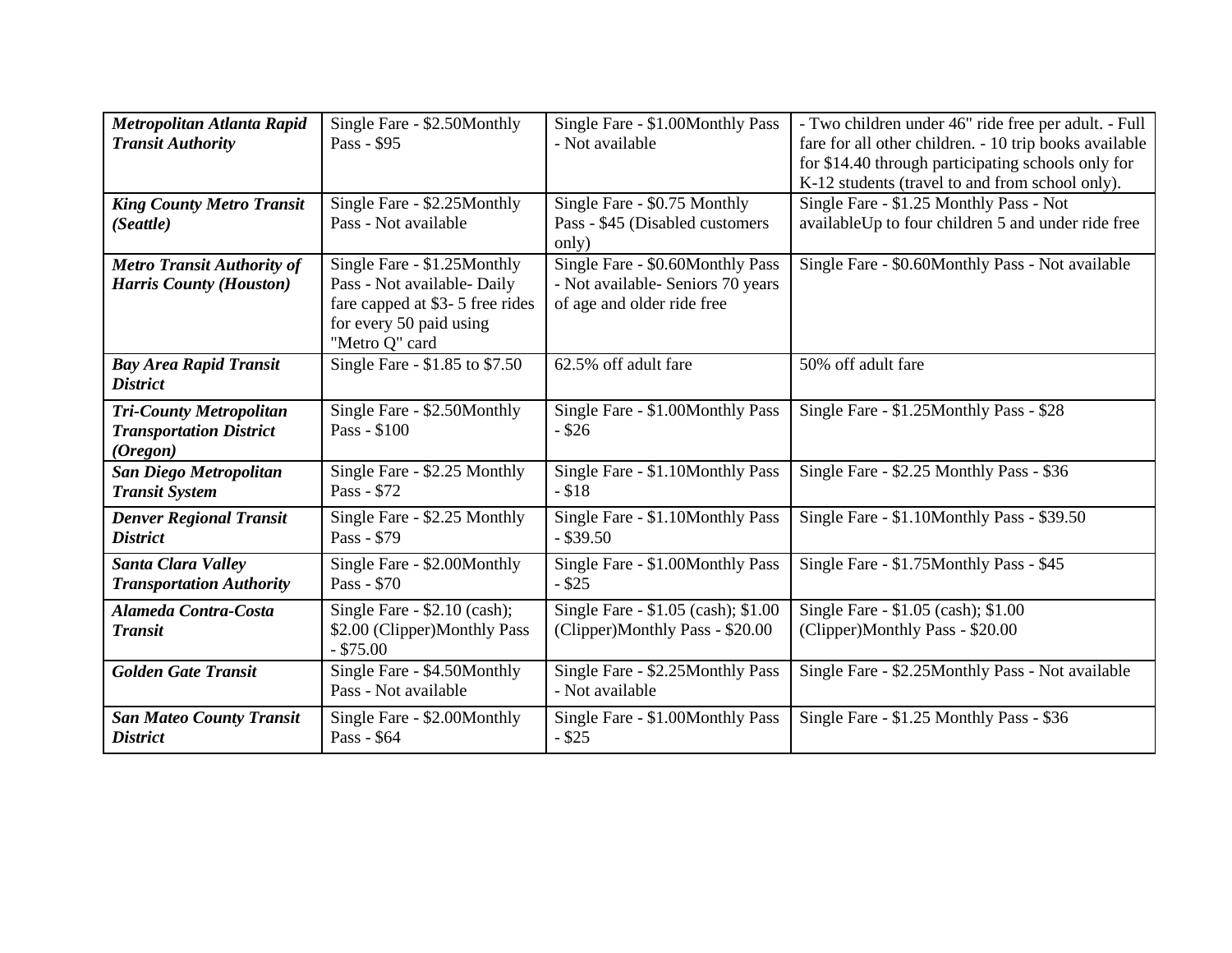#### SAN FRANCISCO MUNICIPAL TRANSPORTATION AGENCY BOARD OF DIRECTORS

#### RESOLUTION No. \_\_\_\_\_\_\_\_\_\_\_\_\_\_

WHEREAS, On April 15, 2014, the SFMTA Board of Directors approved the SFMTA's FY 2015 and FY 2016 Operating and Capital Budget which included a provision requiring the Board's review of the Agency's fiscal health in January 2015 to confirm the Agency's ability to financially support four proposed budget items; and

WHEREAS, Based on this review, the SFMTA Board of Directors will decide to pursue these programs for FY 2015 and FY 2016: (1) providing Free Muni for low and moderate income seniors and/or disabled customers who use a Clipper® card effective March 1, 2015; (2) a seven percent transit service increase supporting Muni Forward to be phased in during FY 2015 and 2016; (3) additional funding in FY 2015 and for FY 2016 for transit vehicle fleet cleaning and appearance effective April 1, 2015; and (4) eliminating the telephone and on-line computer transaction fee effective May 1, 2015; and

WHEREAS, The SFMTA FY 2015 and FY 2016 Operating Budget includes the financial impact of the four items under consideration; and

WHEREAS, The Director of Transportation recommends that the SFMTA Board of Directors approve all of four programs; and

WHEREAS, The proposed amendment to the Transportation Code eliminates the payment of telephone and on-line computer transaction fee effective May 1, 2015; and

WHEREAS, Pursuant to Charter Section 16.112 and the SFMTA Board's Rules of Order, advertisements were placed in the City's official newspaper, the San Francisco Chronicle, to provide published notice of the change in the implementation dates for Free Muni for low and moderate income seniors and/or disabled customers who use a Clipper® card, the seven percent transit service increase, and the elimination of the on-line payment and telephone transaction fee for the January 20th public hearing which ran starting on December 29, 2014, for five consecutive days; and

WHEREAS, Review of the Agency's fiscal health was included as part of SFMTA's FY 2015 and 2016 Operating and Capital Budget, approved on April 15, 2014, and determined to be statutorily exempt from further review under the California Environmental Quality Act pursuant to California Public Resources Code Section 21080(b)(8); and,

WHEREAS, At this time, the SFMTA is proposing a change in the implementation dates for Free Muni for low and moderate income seniors and/or disabled customers who use a Clipper® card, the seven percent transit service increase, and the elimination of the on-line payment and telephone transaction fee; and,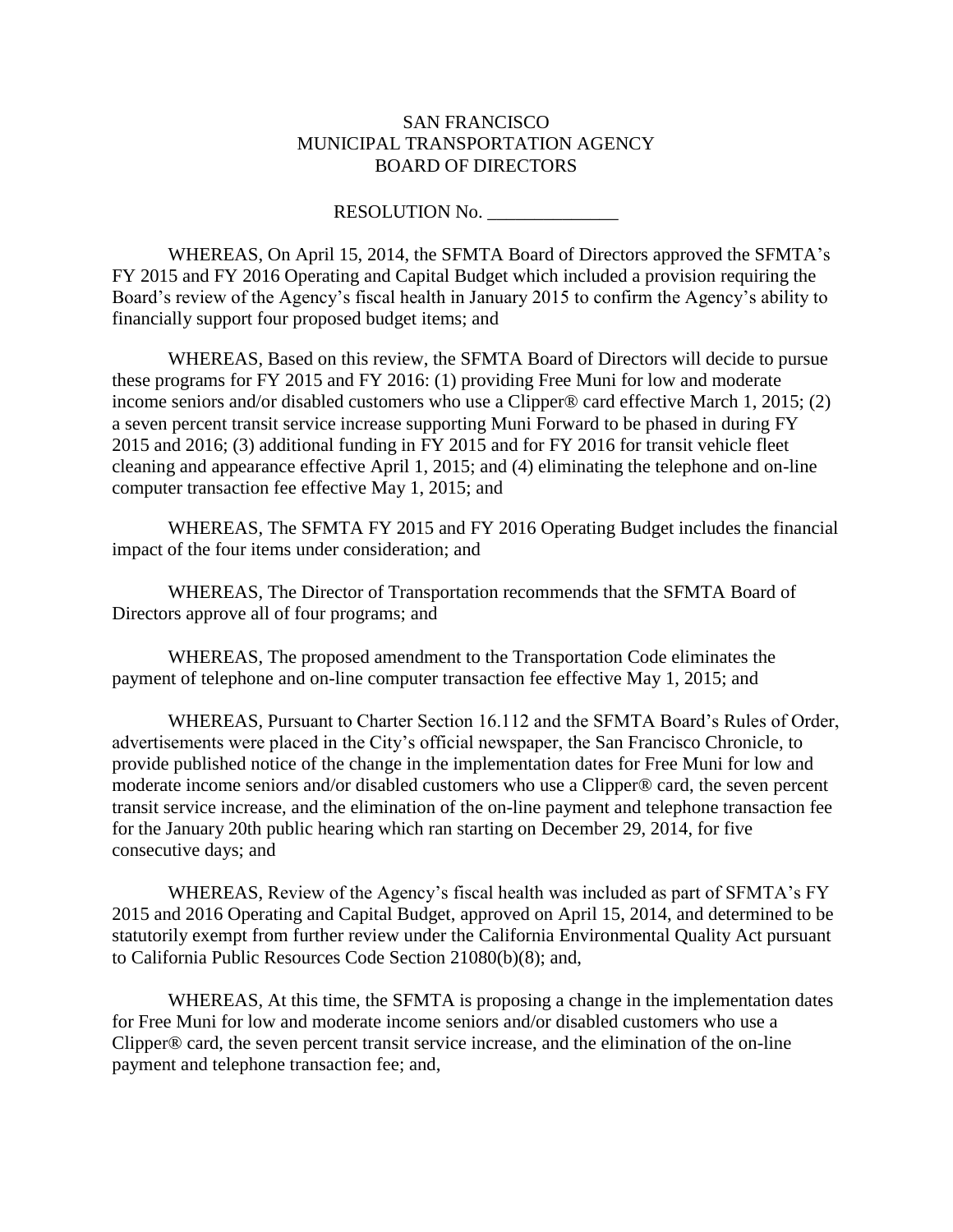WHEREAS After reviewing these changes, the Planning Department's Environmental Review Officer determined that these three minor modifications to the implementation dates were not substantial modifications under S.F. Administrative Code Chapter 31 section 31.08(i)(1); and

WHEREAS, New information is now available nine months after the approval of the FY 2015 and FY 2016 Operating and Capital Budgets including the financial impact of the completed labor negotiations, the results of the November 2014 election, the strength of the local economy and the City General Fund, Federal and State funding, the Agency's bond ratings and fund balance; and

WHEREAS, The SFMTA FY 2015 year end projections based on November 2015 actual results indicate revenues will be above budget and expenditures will be at budget; now therefore be it

RESOLVED, That the SFMTA Board of Directors authorizes the Director of Transportation to implement a seven percent transit service to be phased in during FY 2015 and FY 2016 as part of the Transit Effectiveness Project/Muni Forward service increase; and be it further

RESOLVED, That the SFMTA Board of Directors allocates additional funding in FY 2015 and FY 2016 for transit fleet cleanliness and appearance effective April 1, 2015; and be it further

RESOLVED, That the SFMTA Board of Directors authorizes free Muni for low and moderate income seniors and disabled customers who use a Clipper® card for FY 2015 and FY 2016 effective March 1, 2015; and be it further

RESOLVED, That the SFMTA Board amends Transportation Code Division II, Section 309 to eliminate the payment of telephone and on-line computer transaction fee effective May 1, 2015.

I certify that the foregoing resolution was adopted by the San Francisco Municipal Transportation Agency Board of Directors at its meeting of January 20, 2015.

> Secretary to the Board of Directors San Francisco Municipal Transportation Agency

\_\_\_\_\_\_\_\_\_\_\_\_\_\_\_\_\_\_\_\_\_\_\_\_\_\_\_\_\_\_\_\_\_\_\_\_\_\_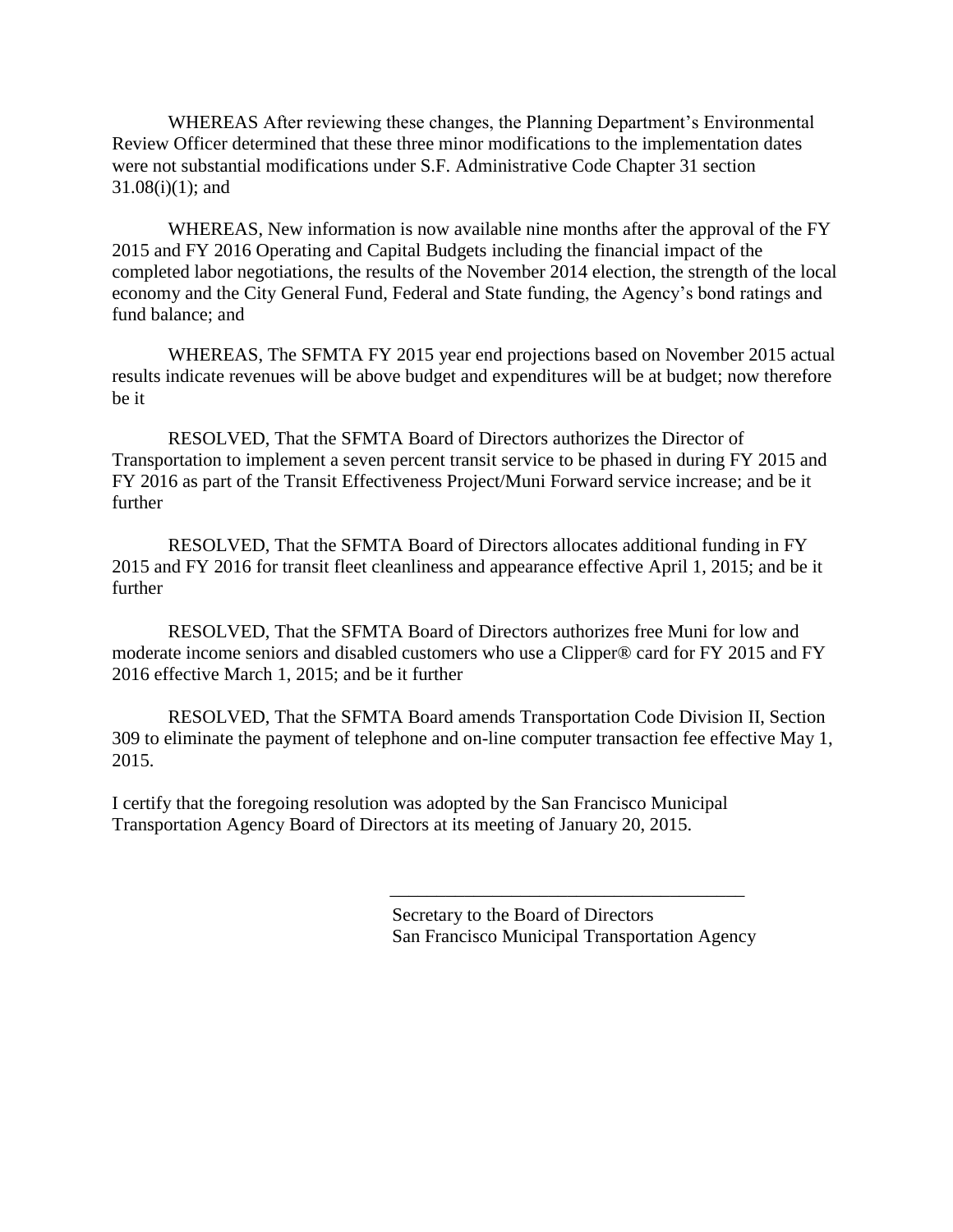#### RESOLUTION NO.

[Transportation Code - On-Line Computer and Payment by Telephone Transaction Fee]

# **Resolution amending Division II of the Transportation Code to eliminate the payment by telephone and on-line computer transaction fee as of May 1, 2015.**

NOTE: Additions are single-underline Times New Roman; deletions are strike-through Times New Roman.

The Municipal Transportation Agency Board of Directors of the City and County of San Francisco enacts the following regulations:

Section 1. Background. By SFMTA Board Resolution No. 14-061, Division II, Section 309 of the Transportation Code was conditionally repealed, with the operative date of repeal being April 1, 2015. As Section 2 below indicates, this resolution is intended to supersede that provision in Board Resolution No. 14-061 and unconditionally repeal Section 309, with the operative date of repeal being May 1, 2015.

Section 2. Article 300 of Division II of the Transportation Code is hereby amended by deleting Section 309 in its entirety, to read as follows:

# *SEC. 309. ON-LINE COMPUTER AND PAYMENT BY TELEPHONE TRANSACTION FEE.*

*A fee to reimburse the SFMTA for costs associated with processing on-line computer transactions made through the SFMTA's website or transactions made by telephone. The administrative fee shall be in addition to any costs, fees or fines associated with the subject transaction. The amount for this fee shall be \$2.50 effective July 1, 2014, and \$3.00 effective July 1, 2015.*

Section 3. Effective Date and Operative Dates. This ordinance shall become effective 31 days after enactment. Enactment occurs when the San Francisco Municipal